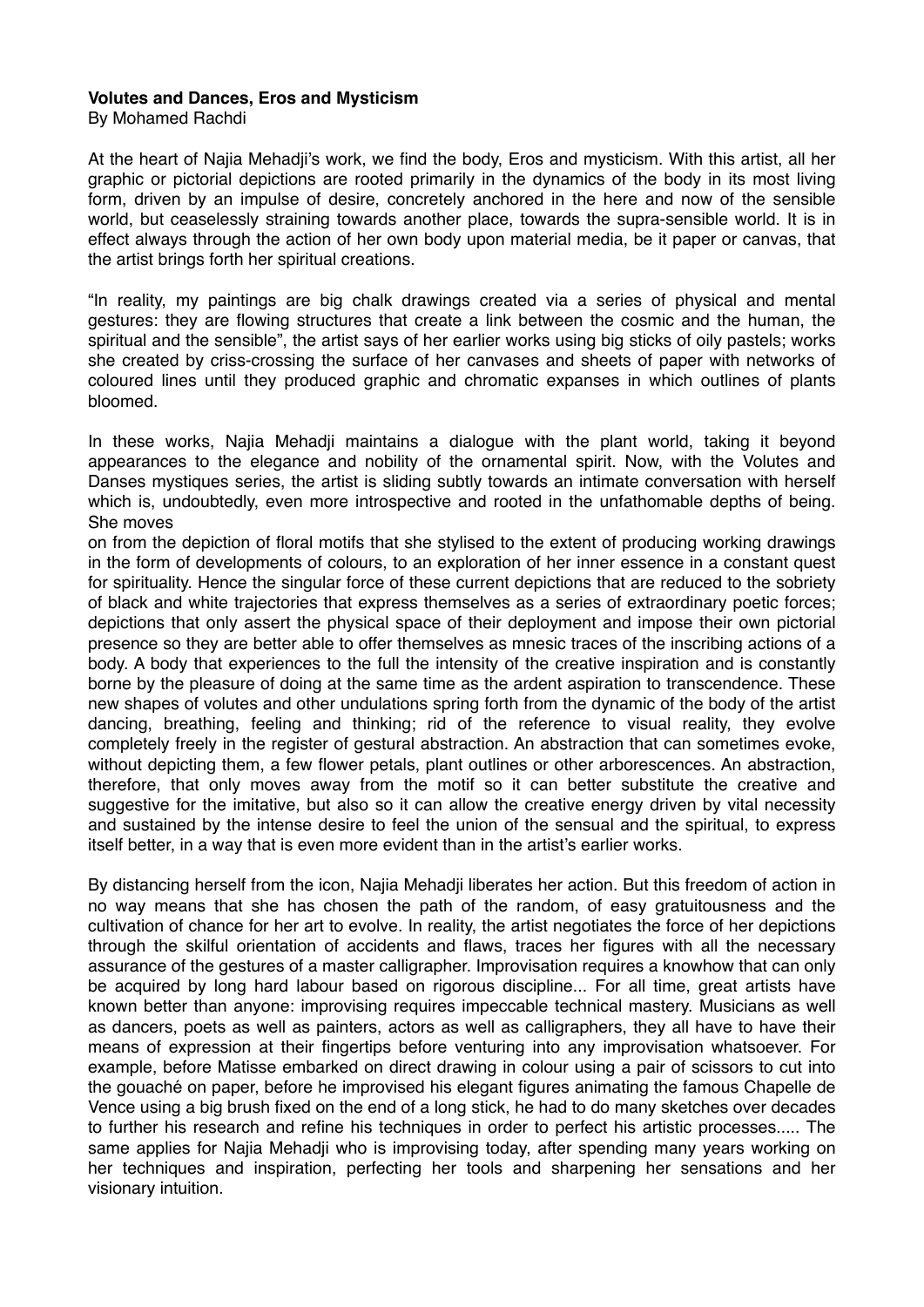To better understand the force of the ritualised improvisation the artist engages in her works in general and, in particular, in the recent series of Volutes and Danses mystiques, you have to consider the ritual of her poetic process. Najia Mehadji takes her paper or her canvas and draws on her whole bodily essence in a state of total concentration, aimed at mustering the energy needed to stimulate her creative spirit. She then dips a large brush into the creamy paint, then twists and turns it on her chosen medium, traces spirals and curls, folds and pleats, twirls and whirls. As if directed by her own inner vision, she ceaselessly turns around a focal point or an invisible axis, as if trying to seize the imperceptible, attempting to find the sensations of a unity that is lost but irresistibly

attractive, becoming "one" with some mysterious power…

This dynamic of the artist painting is not without reference to the dynamic of a dervish engaged in a mystical dance. Like a top activated by some cosmic energy, this dervish spins

around, guided by a blazing inner fire, the fire of an ardent desire to be united with the Loved One. Najia Mehadji's poetic experience most certainly holds something of the experience of a whirling dervish and his ritual momentum, intended to achieve regeneration and spiritual elevation by activating the mnesic process, in other words by remembering (adhikr), not only by the mind, recitation or the singing of psalms, but by a subtle interlacing of the sensible body, the soul and the mind, all intimately linked to one another until they are but one and the same living and desiring reality, an awakening force, striving to the extreme in its intense aspiration for perfect union with the Supreme Being.

The whirling dervish is a Sufi who is treading a path (tariqa) that he has to refine to reach a total state of being and purify his person so he can achieve union with the Divine. So his whole activity, combining music, song and dance, is like digging in the same spot to bring forth the vital spring, ceaselessly polishing his own heart so it can reflect the luminous Beauty of the Face of the Loved One. Hence the attentive listening (samaa) to enchanting music, twirling dancing, movements in concentric circles until a state of trance and the singing of psalms concentrated on a single divine name… Najia Mehadji's creative attitude is not far removed from this approach and this is visible in the relationship the artist cultivates in her works between content and form. In effect, the drawn form practically never extends beyond the content. All is circumscribed within the format. The artist seems to make sure she confines herself within the limits of the space of her medium. Her actions are concentrated, internalised. The movements always turn back on themselves and, in a mixture of assurance and adventure, they design more centrifugal trajectories that fold, unfold and fold again until the work becomes a tight knot or, to be more precise, a radiating structure of knots, as if to concentrate its energy so it is better redistributed in the spatiality of the work and transformed in its expanse.

Thus, through a subtle, sometimes tactile relationship, with the subjectile, a poetic dance that is performed almost in an "altered state of consciousness", Najia Mehadji transfigures the space of her works into a space where erotico-mystical energy circulates, and does so with an unfailing loyalty to the principle that has already for a long time governed her creative process and consists of combining line and colour in one and the same active trajectory, to twist space between the twodimensional and the three-dimensional and modulate light and shade until they generate vibrating tensions able to transport us in their movements.

So we can understand why her works are offered to us as places where contemplative arabesques and flexible, elegant and gracious volutes are unfurled, leading us by their fluidity to dizzying dimensions capable of opening us up to eternity. We also understand why, in a world that leaves less and less room for being in its blind, crazy quest for having, in a world where the individual is forced to adopt the frenetic pace that sooner or later ends up depriving him of any anchorage and any possibility of vital regeneration, the rhythm of poetry proves salutary, in that it can offer us the experience of a whole other temporality by connecting us with eternity. Says Najia Mehadji: "People